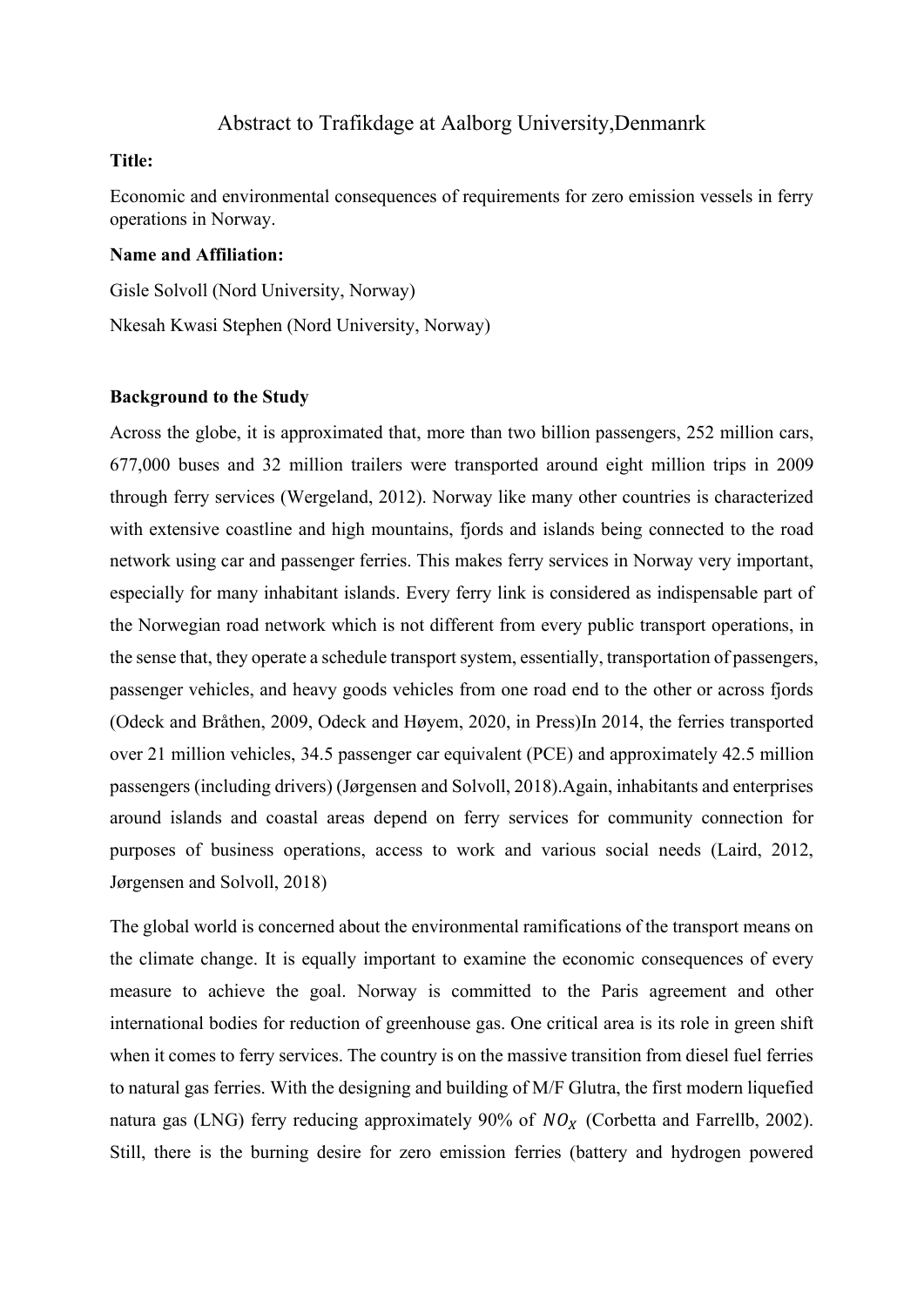powered).With the support schemes and procurement requirement, close to 70 low and zeroemission ferries are in operation in Norway (Norwegian Ministry of Transport(NMT), 2021).

The purpose of the article is to study how the authorities, through the tendering process for purchase of domestic ferry services in Norway, have proceeded to reduce greenhouse gas emissions from the sector. Most of these contracts undergo competitive tendering. The two research questions the paper will seek to answer are, first, how has the general environmental criteria in the tendering document have been expressed for ferry operations in Norway? Second, to what extent has the environmental conditions in the tendering process impacts operational cost of zero emission ferries

The article will deploy the use of content analysis of public documents, viewpoints of expert and industry players. To the best of our knowledge no studies have been conducted in its strictest sense of environmental conditions or criteria in competitive tendering for transition to zero emission ferries relative to economic and environmental consequences. Therefore, this articles aims at filling this gap in literature. This papers by way of contribution is in two folds. First, the study will present new insights about how authorities have designed the tendering process for plummeting greenhouse gas emission in the sector. Second, we will present how the overall environmental criterial expressed in the tendering process impact on operational cost of ferry services with its policy implications when it comes to allocation of state resources. It is expected that, the findings/results will contribute to knowledge for those similar countries and players who are poised to follow this transition for a better human livelihood emergent from the sector.